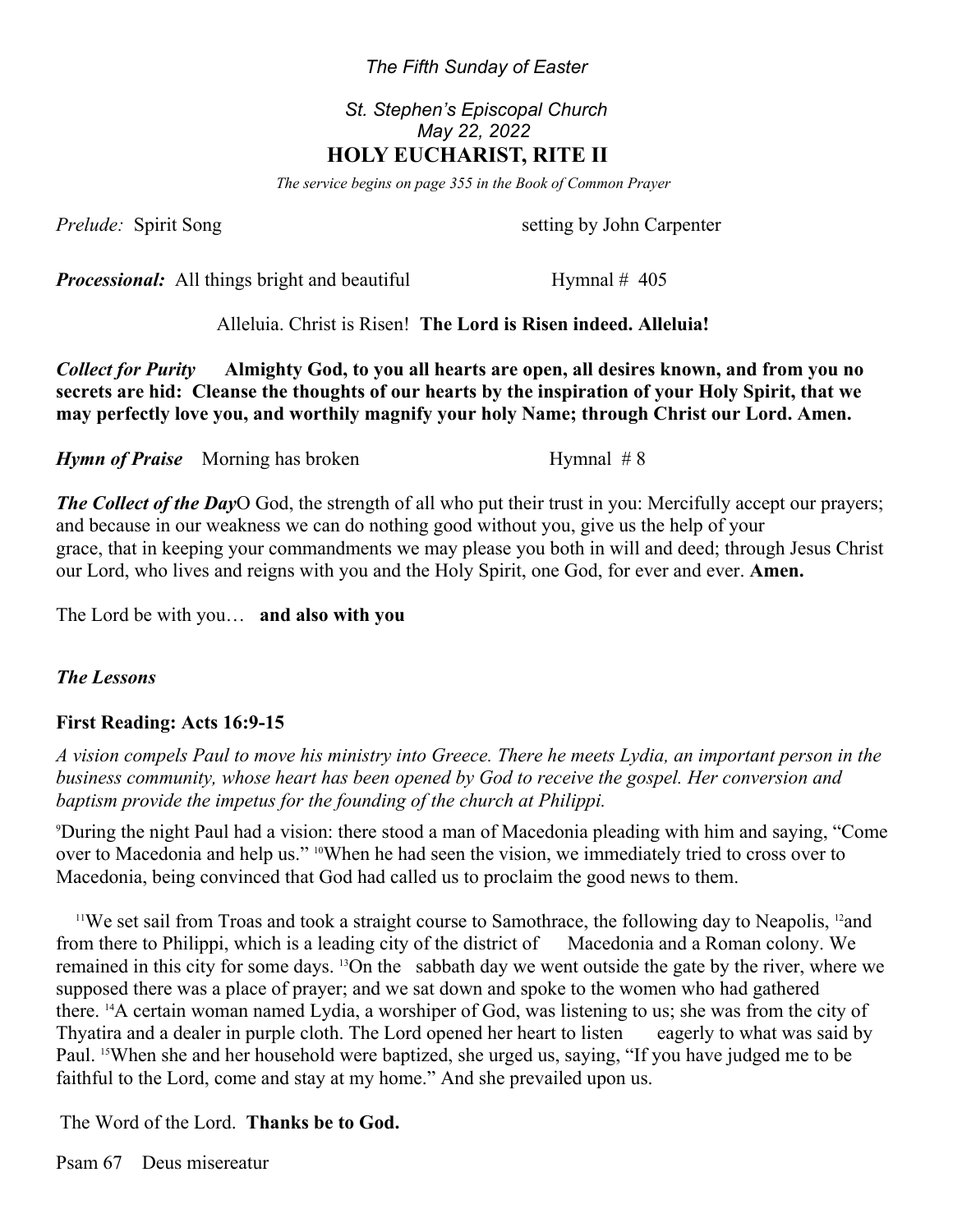- 1 May God be merciful to us and bless us, \* show us the light of his countenance and come to us.
- 2 Let your ways be known upon earth, \* your saving health among all nations.
- 3 Let the peoples praise you, O God; \* let all the peoples praise you.
- 4 Let the nations be glad and sing for joy, \* for you judge the peoples with equity and guide all the nations upon earth.
- 5 Let the peoples praise you, O God; \* let all the peoples praise you.
- 6 The earth has brought forth her increase; \* may God, our own God, give us his blessing.
- 7 May God give us his blessing, \* and may all the ends of the earth stand in awe of him.

Glory to the Father, and to the Son, and to the Holy Spirit; as it was in the beginning, is now and will be forever. Amen.

# **Second Reading: Revelation 21:10, 22--22:5**

*John's vision of a new Jerusalem coming out of heaven provides continuity with God's past actions. Yet in this new city, God's presence replaces the temple, and the glory of God and the Lamb supplants sun and moon.*

<sup>10</sup>And in the spirit [one of the angels] carried me away to a great, high mountain and showed me the holy city Jerusalem coming down out of heaven from God.

 $^{22}$ I saw no temple in the city, for its temple is the Lord God the Almighty and the Lamb.  $^{23}$ And the city has no need of sun or moon to shine on it, for the glory of God is its light, and its lamp is the Lamb. <sup>24</sup>The nations will walk by its light, and the kings of the earth will bring their glory into it. 25Its gates will never be shut by day—and there will be no night there. <sup>26</sup>People will bring into it the glory and the honor of the nations. 27But nothing unclean will enter it, nor anyone who practices abomination or falsehood, but only those who are written in the Lamb's book of life.

<sup>22:1</sup>Then the angel showed me the river of the water of life, bright as crystal, flowing from the throne of God and of the Lamb <sup>2</sup>through the middle of the street of the city. On either side of the river is the tree of life with its twelve kinds of fruit, producing its fruit each month; and the leaves of the tree are for the healing of the nations. <sup>3</sup>Nothing accursed will be found there any more. But the throne of God and of the Lamb will be in it, and his servants will worship him; <sup>4</sup>they will see his face, and his name will be on their foreheads. 5And there will be no more night; they need no light of lamp or sun, for the Lord God will be their light, and they will reign forever and ever.

The word of the Lord…..**thanks be to God**

**Gospel: John 14:23-29**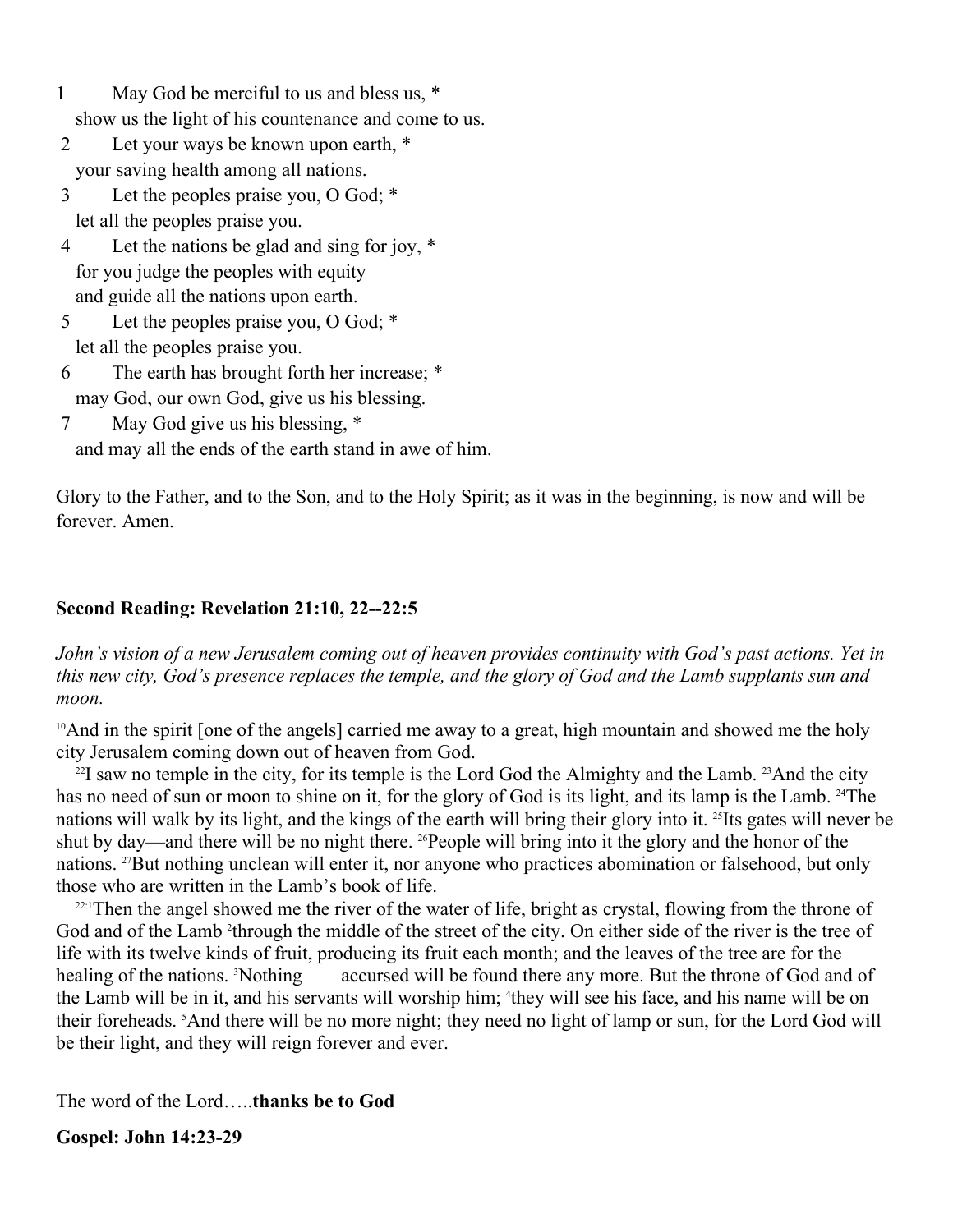*As Jesus talks of returning to the Father, he promises to send the Advocate, the Holy Spirit, who will teach Jesus' followers and remind them of all that Jesus taught. Even more, those in whom God makes a home will experience a peace that overcomes fear.*

The Gospel of our Lord Jesus Christ, according to John; **Glory to you Lord Christ.**

<sup>23</sup>Jesus answered [Judas (not Iscariot),] "Those who love me will keep my word, and my Father will love them, and we will come to them and make our home with them. <sup>24</sup>Whoever does not love me does not keep my words; and the word that you hear is not mine, but is from the Father who sent me.

<sup>25"</sup>I have said these things to you while I am still with you. <sup>26</sup>But the Advocate, the Holy Spirit, whom the Father will send in my name, will teach you everything, and remind you of all that I have said to you. 27Peace I leave with you; my peace I give to you. I do not give to you as the world gives. Do not let your hearts be troubled, and do not let them be afraid. 28You heard me say to you, 'I am going away, and I am coming to you.' If you loved me, you would rejoice that I am going to the Father, because the Father is greater than I. <sup>29</sup>And now I have told you this before it occurs, so that when it does occur, you may believe."

The Gospel of the Lord **Praise to you, Lord Christ.** 

## **The Sermon**

# *The Nicene Creed*

We believe in one God, the Father, the Almighty, maker of heaven and earth, of all that is, seen and unseen. We believe in one Lord, Jesus Christ, the only Son of God, eternally begotten of the Father, God from God, Light from Light, true God from true God, begotten, not made, of one Being with the Father. Through him all things were made. For us and for our salvation he came down from heaven: by the power of the Holy Spirit he became incarnate from the Virgin Mary, and was made man. For our sake he was crucified under Pontius Pilate; he suffered death and was buried. On the third day he rose again in accordance with the Scriptures; he ascended into heaven and is seated at the right hand of the Father. He will come again in glory to judge the living and the dead, and his kingdom will have no end. We believe in the Holy Spirit, the Lord, the giver of life, who proceeds from the Father and the Son. With the Father and the Son he is worshiped and glorified. He has spoken through the Prophets. We believe in one holy catholic and apostolic Church. We acknowledge one baptism for the forgiveness of sins. We look for the resurrection of the dead. and the life of the world to come. Amen.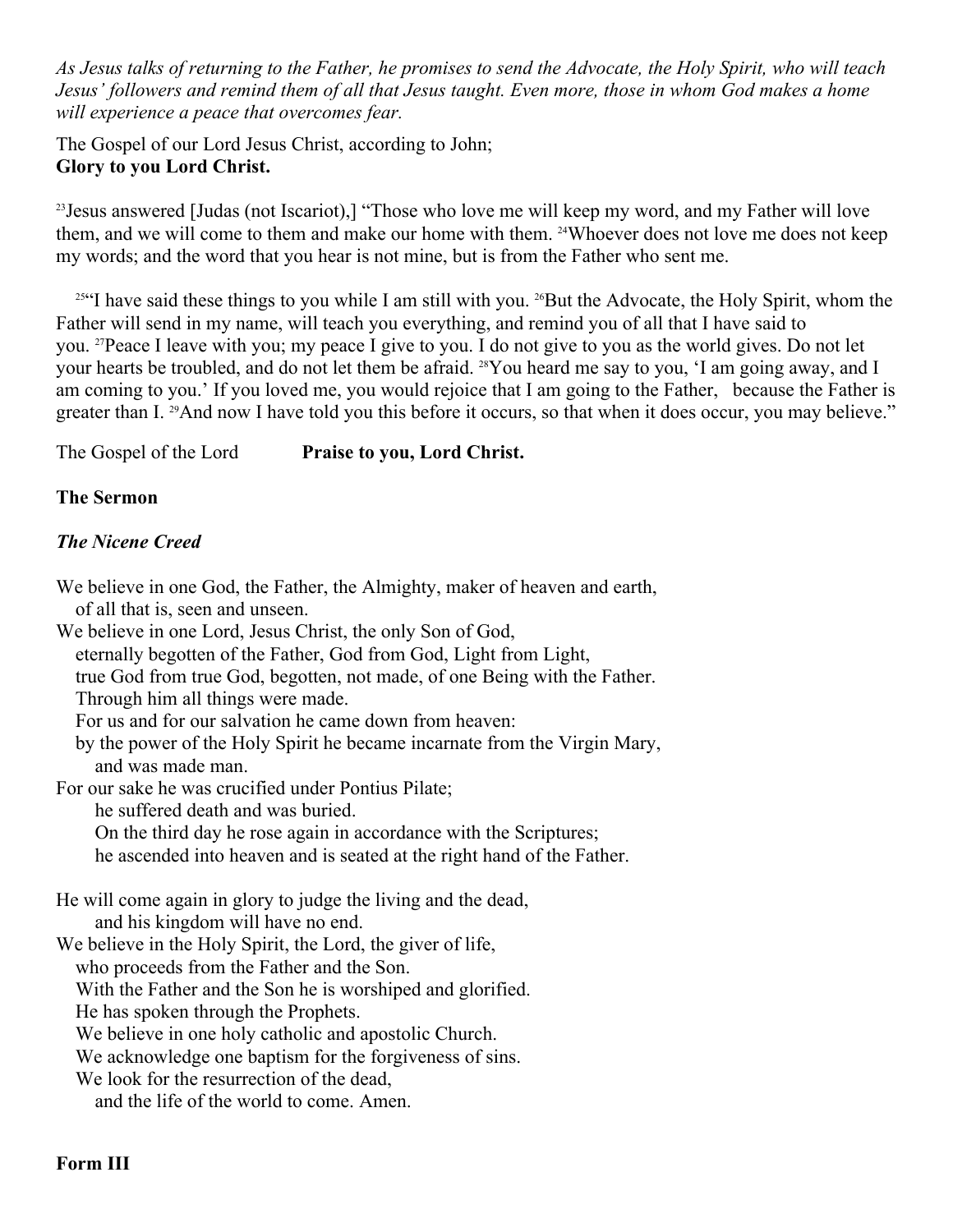## *The Leader and People pray responsively*

Father, we pray for your holy Catholic Church; **That we all may be one.** Grant that every member of the Church may truly and humbly serve you; **That your Name may be glorified by all people.** We pray for all bishops, priests, and deacons; **That they may be faithful ministers of your Word and Sacraments.** We pray for all who govern and hold authority in the nations of the world; **That there may be justice and peace on the earth.** Give us grace to do your will in all that we undertake; **That our works may find favor in your sight.** Have compassion on those who suffer from any grief or trouble; **That they may be delivered from their distress.** Give to the departed eternal rest. **Let light perpetual shine upon them.** We praise you for your saints who have entered into joy; **May we also come to share in your heavenly kingdom.**

Let us pray for our own needs and those of others. *Silence*

*The priest offers a concluding collect:* Almighty and eternal God, ruler of all things in heaven and earth:

Mercifully accept the prayers of your people, and strengthen us to do your will; through Jesus Christ our Lord. **Amen.** 

*The Deacon or Celebrant says:* 

Let us confess our sins against God and our neighbor.

*Silence is kept.*

Most merciful God, we confess that we have sinned against you in thought, word, and deed, by what we have done, and by what we have left undone. We have not loved you with our whole heart; we have not loved our neighbors as ourselves. We are truly sorry and we humbly repent. For the sake of your Son Jesus Christ, have mercy on us and forgive us; that we may delight in your will, and walk in your ways, to the glory of your Name. Amen.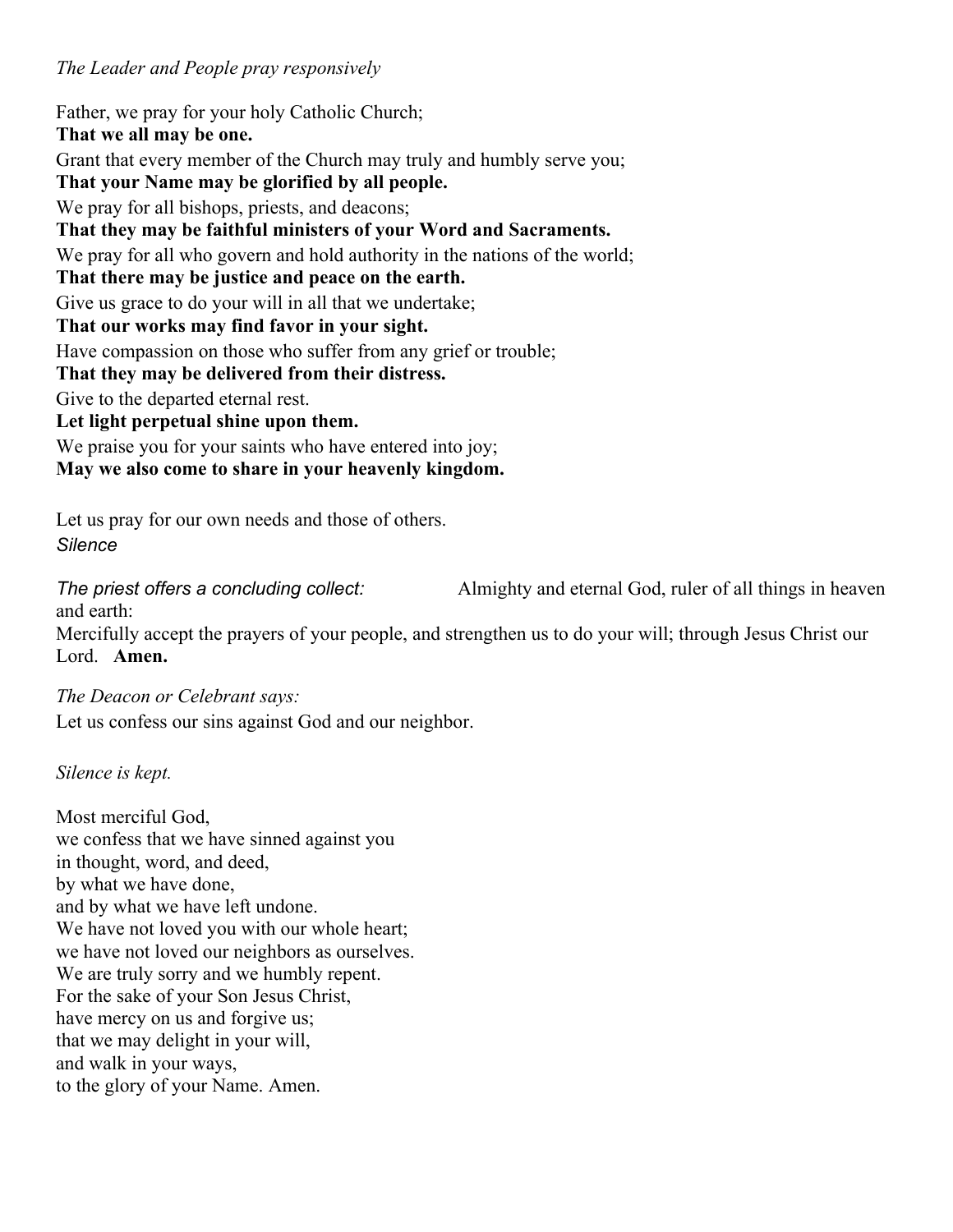*The Bishop, when present, or the Priest, stands and says:* Almighty God have mercy on you, forgive you all your sins through our Lord Jesus Christ, strengthen you in all goodness, and by the power of the Holy Spirit keep you in eternal life. **Amen.**

#### **The Peace**

## **Offertory**

*Offertory Hymn: Love's redeeming work Hymnal # 188* 

## **The Holy Communion**

# **The Great Thanksgiving** *Eucharistic Prayer B*

| The people remain standing. The Celebrant says |                                            |
|------------------------------------------------|--------------------------------------------|
|                                                | The Lord be with you.                      |
| People                                         | And also with you.                         |
| Celebrant                                      | Lift up your hearts.                       |
| People                                         | We lift them to the Lord.                  |
| Celebrant                                      | Let us give thanks to the Lord our God.    |
| People                                         | It is right to give him thanks and praise. |

It is right, and a good and joyful thing, always and everywhere to give thanks to you, Father Almighty, Creator of heaven and earth. But chiefly are we bound to praise you for the glorious resurrection of your Son Jesus Christ our Lord; for he is the true Paschal Lamb, who was sacrificed for us, and has taken away the sin of the world. By his death he has destroyed death, and by his rising to life again he has won for us everlasting life.

Therefore we praise you, joining our voices with Angels and Archangels and with all the company of heaven, who for ever sing this hymn to proclaim the glory of your Name:



*The people stand or kneel.*

We give thanks to you, O God, for the goodness and love which you have made known to us in creation; in the calling of Israel to be your people; in your Word spoken through the prophets; and above all in the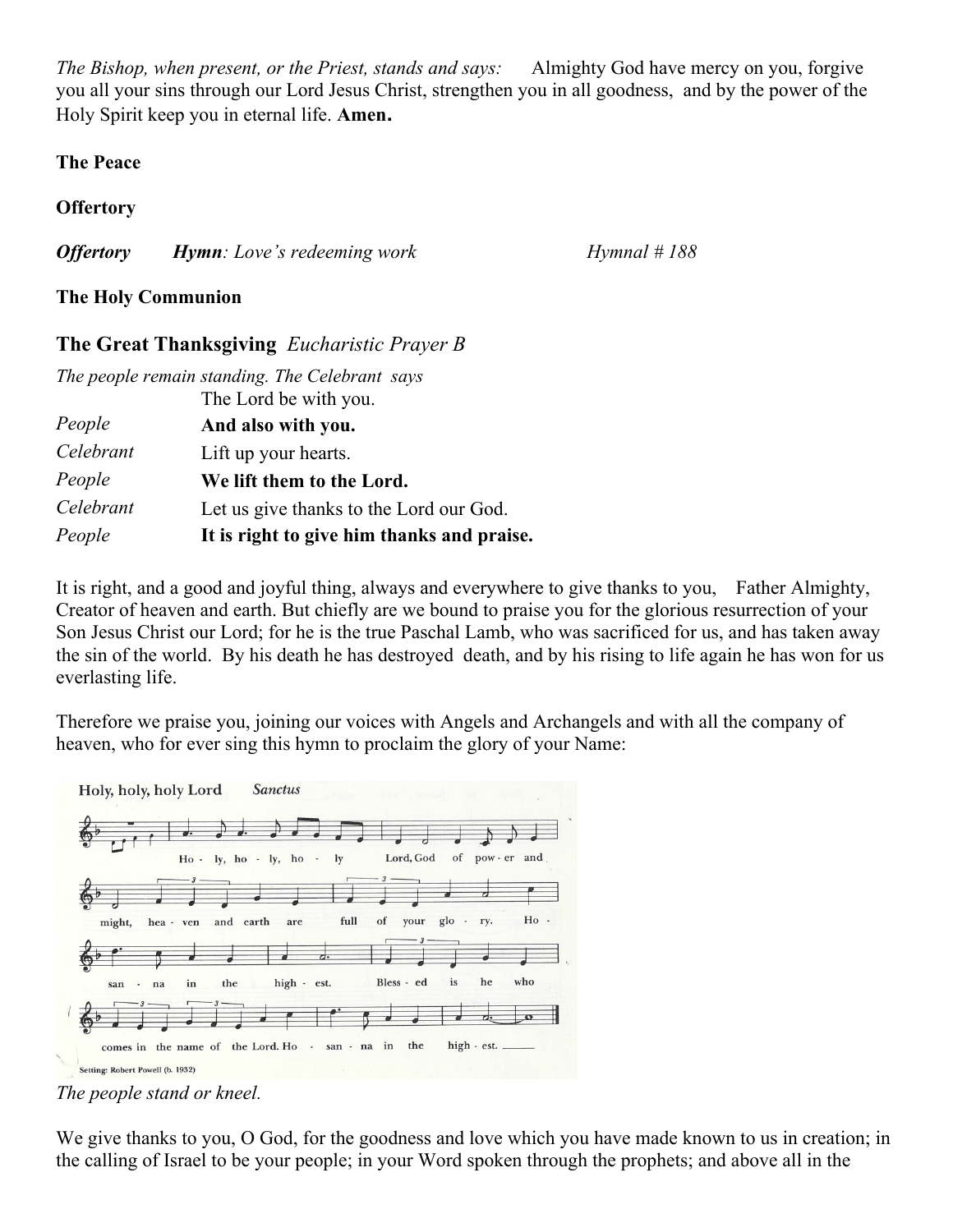Word made flesh, Jesus, your Son. For in these last days you sent him to be incarnate from the Virgin Mary, to be the Savior and Redeemer of the world. In him, you have delivered us from evil, and made us worthy to stand before you. In him, you have brought us out of error into truth, out of sin into righteousness, out of death into life.

On the night before he died for us, our Lord Jesus Christ took bread; and when he had given thanks to you, he broke it, and gave it to his disciples, and said, Take, eat: This is my Body, which is given for you. Do this for the remembrance of me."

After supper he took the cup of wine; and when he had given thanks, he gave it to them, and said, "Drink this, all of you: This is my Blood of the new Covenant, which is shed for you and for many for the forgiveness of sins. Whenever you drink it, do this for the remembrance of me."

Therefore, according to his command, O Father,

### **We remember His death, we proclaim His resurrection, we await His coming in glory**

And we offer our sacrifice of praise and thanksgiving to you, O Lord of all; presenting to you, from your creation, this bread and this wine.

We pray you, gracious God, to send your Holy Spirit upon these gifts that they may be the Sacrament of the Body of Christ and his Blood of the new Covenant. Unite us to your Son in his sacrifice, that we may be acceptable through him, being sanctified by the Holy Spirit. In the fullness of time, put all things in subjection under your Christ, and bring us to that heavenly country where, with [ and] all your saints, we may enter the everlasting heritage of your sons and daughters; through Jesus Christ our Lord, the firstborn of all creation, the head of the Church, and the author of our salvation.

By him, and with him, and in him, in the unity of the Holy Spirit all honor and glory is yours, Almighty Father, now and for ever. **AMEN.**

As now as our Savior has taught us, we now pray:

**Our Father, who art in heaven, hallowed be thy Name, thy kingdom come, thy will be done on earth as it is in heaven. Give us this day our daily bread. And forgive us our trespasses, as we forgive those who trespass against us. And lead us not into temptation, but deliver us from evil. For thine is the kingdom, and the power, and the glory, for ever and ever. Amen.** 

### *The Fraction and the invitation to Communion*

Alleluia. Christ our Passover is sacrificed for us. **Therefore, let us keep the feast. Alleluia.**

*All Baptized believers are invited to receive communion.* 

*After communion: A prayer for those worshipping online:*